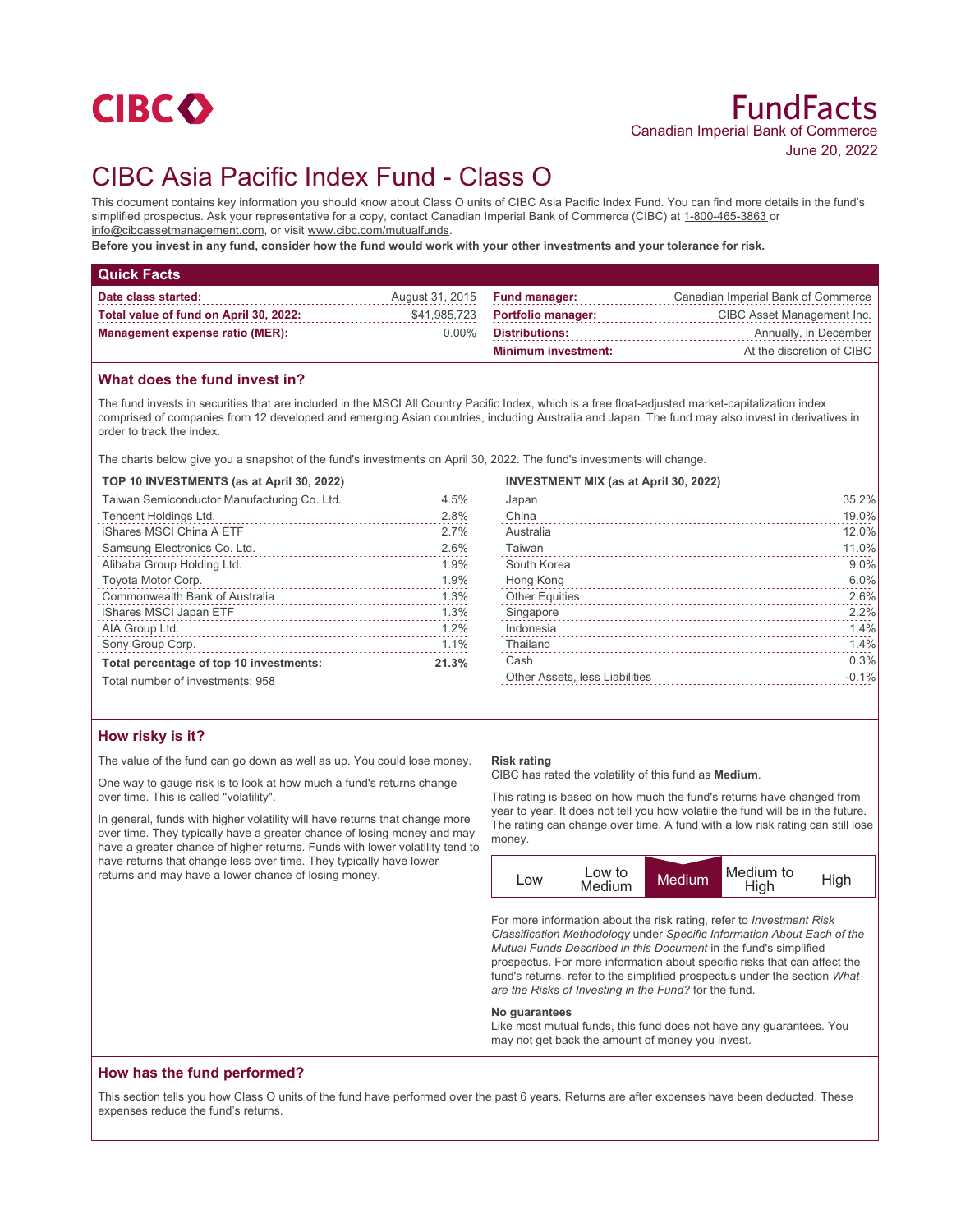## **FundFacts**

#### **YEAR-BY-YEAR RETURNS**

This chart shows how Class O units of the fund performed in each of the past 6 calendar years. Class O units dropped in value in 2 of the 6 years. The range of returns and change from year to year can help you assess how risky the fund has been in the past. It does not tell you how the fund will perform in the future.



#### **BEST AND WORST 3-MONTH RETURNS**

This table shows the best and worst returns for Class O units of the fund in a 3-month period over the past 6 calendar years. The best and worst 3-month returns could be higher or lower in the future. Consider how much of a loss you could afford to take in a short period of time.

|                    |          | Return 3 months ending     | If you invested \$1,000 at the beginning of the period |
|--------------------|----------|----------------------------|--------------------------------------------------------|
| <b>Best return</b> | $13.4\%$ | January 31, 2021           | Your investment would rise to \$1,134                  |
| Worst return       |          | $-12.8\%$   March 31, 2020 | Your investment would drop to \$872                    |

## **AVERAGE RETURN**

The annual compounded return of Class O units of the fund since August 31, 2015 was 5.2%. If you had invested \$1,000 in the fund on August 31, 2015, your investment would be worth \$1,396 as at April 30, 2022.

| Who is this fund for?                                                                                                                                                                | A word about tax                                                                                                                                                                                                                                                                                     |
|--------------------------------------------------------------------------------------------------------------------------------------------------------------------------------------|------------------------------------------------------------------------------------------------------------------------------------------------------------------------------------------------------------------------------------------------------------------------------------------------------|
| Investors who:<br>• are seeking exposure to Asia and nearby regions and returns similar to<br>those of the MSCI All Country Pacific Index; and<br>• are investing for the long term. | In general, you will have to pay income tax on any money you make on a<br>fund. How much you pay depends on the tax laws where you live and<br>whether or not you hold the fund in a registered plan such as a<br>Registered Retirement Savings Plan (RRSP) or a Tax-Free Savings<br>Account (TFSA). |
|                                                                                                                                                                                      | Keep in mind that if you hold your fund in a non-registered plan, fund<br>distributions are included in your taxable income, whether you receive<br>them in cash or have them reinvested.                                                                                                            |

## **How much does it cost?**

The following tables show the fees and expenses you could pay to buy, own, and sell Class O units of the fund. The fees and expenses - including any commissions - can vary among classes of a fund and among funds. Higher commissions can influence representatives to recommend one investment over another. Ask about other funds and investments that may be suitable for you at a lower cost.

#### **1. SALES CHARGES**

There are no sales charges payable when you buy, switch, or sell Class O units of the fund.

#### **2. FUND EXPENSES**

You don't pay these expenses directly. They affect you because they reduce the fund's returns.

As at December 31, 2021, the expenses for Class O units of the fund were 0.05% of its value. This equals \$0.50 for every \$1,000 invested.

|                                                                                                                                                                                                                                            | Annual rate<br>(as a % of the fund's value) |
|--------------------------------------------------------------------------------------------------------------------------------------------------------------------------------------------------------------------------------------------|---------------------------------------------|
| Management expense ratio (MER)<br>This is the total of the fund's operating expenses for Class O units of the fund. No management fees are charged in<br>respect of Class O units. CIBC waived or absorbed Class O unit specific expenses. | $0.00\%$                                    |
| Trading expense ratio (TER)<br>These are the fund's trading costs.                                                                                                                                                                         | 0.05%                                       |
| <b>Fund expenses</b>                                                                                                                                                                                                                       | 0.05%                                       |